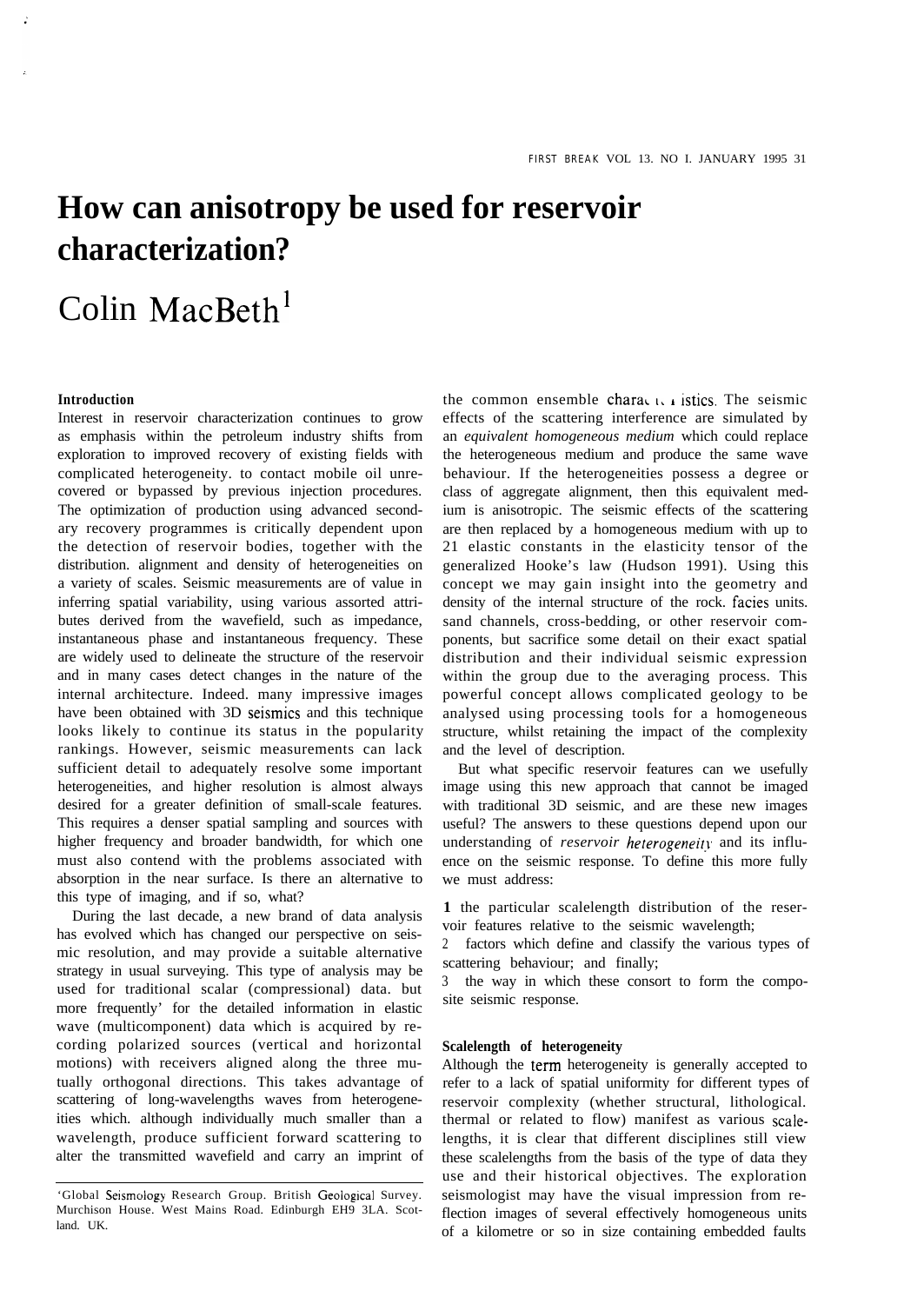or fractures, the reservoir geologist may refer to individual facies units within the reservoir facies units within the reservoir on the physical scale of 10 m to 1 km with the lower limit just resolvable by 3D seismic, whilst rock physicists tend to visualize the microstructure of the individual rock units. Clearly each viewpoint has a role to play in production monitoring and reservoir surveillance. and none is incorrect, but there is a need to unite these in a common framework for interpretation of the reservoir processes. To place equivalent medium theory in its proper context. the various features of reservoir architecture must be displayed together with the range of wavelengths ( $\lambda = 1$  cm to 1 km) used in most seismics (Fig. 1). Scalelengths for heterogeneities in a reservoir setting can vary from large basin description

(defined here as *megascale)* relating to the field wide variability across depositional systems. to the *macroscale,* where distributions of lithofacies on the well-towell scale and the geometric distribution of reservoir compartments is important, the cross-bed mesoscale with features such as ripple laminations. to the smallest  $microscale$  which includes grains. pores. crystals. minerals or even pore throats (McDonald and Tyler. personal communication).

Traditional seismic image those heterogeneities with scalelengths (a) obeying the inequality  $a, \lambda > 1$  4. this being a rough rule-of-thumb for the separation between two features before their individual identity us lost-the exact value of this limit is still hotly debated. Here we use  $a/\lambda$  instead of the more correct and formal mathe-



# SEISMIC RESOLUTION

Fig. 1. Scalelengths of various heterogeneities affecting reservoir processes compared to seismic wavelengths. Standard seismics image structures at large scalelengths  $(a/\lambda > 1, 4)$ , whereas the phenomenon of seismic anisotropy helps to image smaller scale features (a  $\lambda < 1, 8$ ). The terms *microscafe, mesoscale. macroscale* and *megascale* refer to generic scalelength ranges, with the more geologically specific terminology also being given.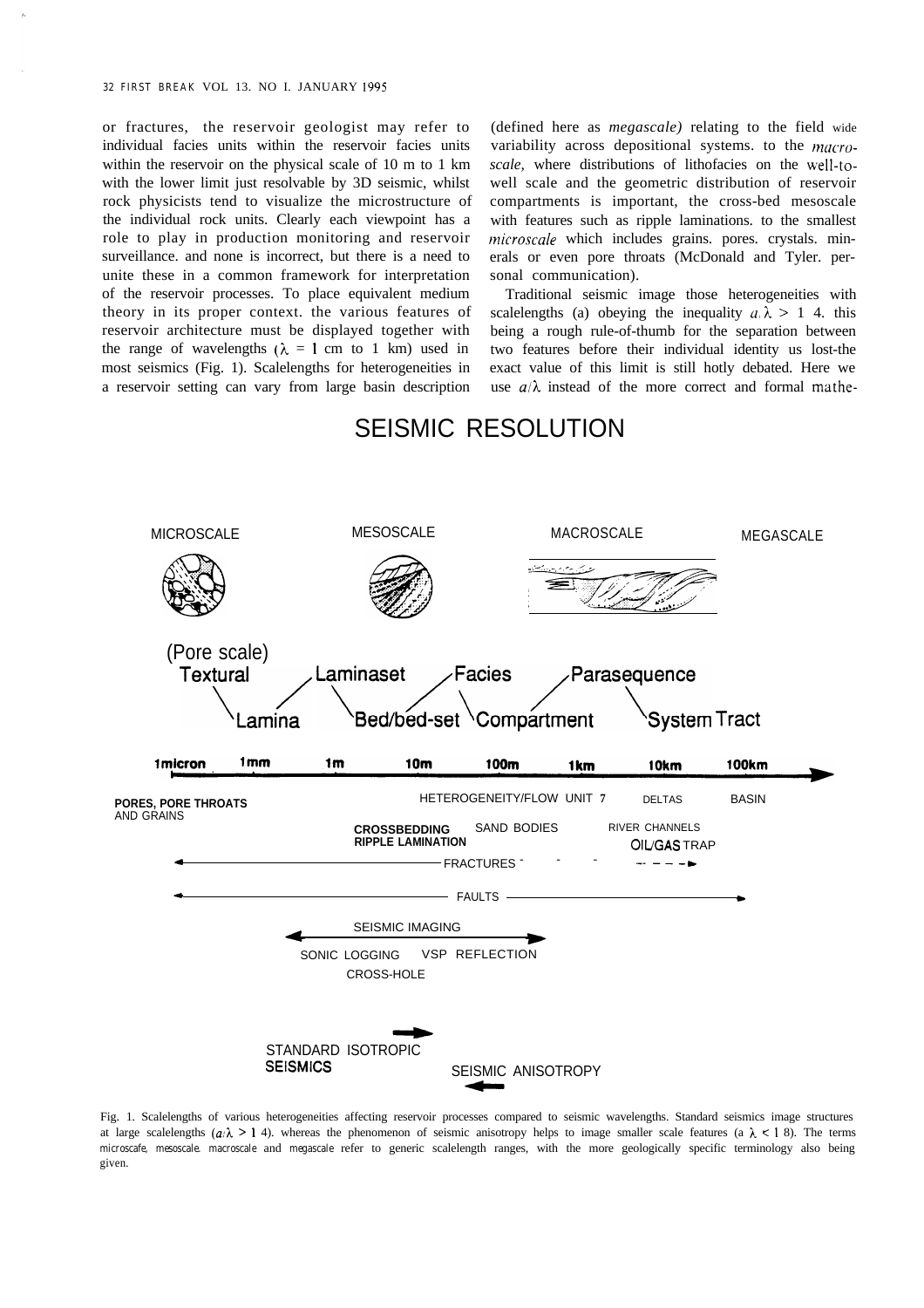matical product  $ka$ , which appears in most fundamental theory. as this ratio is easier to visualize. Data interpretation in the high-frequency range utilizes ray theory to obtain structural and lithological information from seismic boundaries assumed to lie in a piecewise homogeneous medium. with each discrete event being the result of high frequency constructive backscattering. Equivalent medium theory has a range of validity to the left of the operative seismic wavelength (current laboratory work suggests the limit is a  $\lambda \leq 1$  8), so that features with scalelengths smaller than the seismic wavelength are 'resolved'. In principle. it seems that the role of equivalent medium theory could be to fill the lower scalelength portion of the seismic resolution (apart from a small gap), and so provide information on a complete spectrum of reservoir features which includes the characteristic dimensions of many fundamental flow units. Unfortunately nature is not that simple. and there are other competing phenomena which may make this interpretation difficult; these are discussed below.

# **Boundaries of scattering behaviour**

Not all scattering behaviour fits neatly into either of these two categories, and the contrasting scattering theories actually represent two end members of a variety of regimes. The limitations of the long-wavelength approximation are governed by the boundaries of these different regimes, which are controlled to some extent by  $a$  ii. the pathlength  $L$  travelled by the waves through the scattering region (here we use the parameter  $L/\lambda$ ), but also by the heterogeneity strength (magnitude of departure from the background model), geometry, and nature (physical manifestation as a change in velocity. density. impedance or some complicated boundary condition involving, for example, a fluid flow process).

## *Dependence upon scalelength and pathlength*

This dependence can be understood by constructing a scattering classification similar to Aki and Richards ( 1980) (Fig. 2), with which we may begin to appreciate other scattering phenomena. For example, moving along the solid vertical line AB in Fig. 2 from A to B takes us through a regime where ray theory is applicable towards the equivalent medium regime (B) at a fixed pathlength  $(L/\lambda)$ . We reach a regime where diffraction theory becomes important when the seismic wavelength begins to interact with obstacles which limit the wavefront and migration is required to reposition the images from the diffraction patterns to the edges of these reservoir features. For even smaller scalelengths, between a fraction of a wavelength and several wavelengths, we encounter an intermediate regime where there is strong multiple scattering. This area relates to the phenomenon of localization, where there is significant multiple scattering of transmitted waves and trapping of elastic wave energy in certain parts of the



Fig. 2. Broad classification of various scattering regimes. adapted from Aki and Richards (1980). using wavelength-normalized scalelength (a  $\lambda$ ) and pathlength (L  $\lambda$ ). Vertical reference line AB is drawn between ray theory and equivalent medium regimes. Results in the shaded are particularly difficult to interpret or predict. and in principle present the biggest challenge to seismic interpretation, yet include many of the current observations. Symbols correspond to approximate positions of laboratory and numerical measurements: Rathore et *al.* ( 199 1 )-solid circle; Ebrom er al. (1990)-arrowed line; Ikelle et al. (1993)-open square; Kerner (1992)-solid square; Liu et al. (1993b)-open circle: Mueller (1992)-solid triangle.

medium. This is characterized by rapid dispersion and high attenuation in the seismic data, and a wave behaviour strongly dependent upon the pathlength. A great deal of theoretical efforts has been expended to understand this zone, and predictions are now possible for the larger pathlengths (the familiar O'Doherty-Anstey formula applies for small fluctuations in this zone: Shapiro *et al.* 1993). This is also where coda waves generated by large contrast changes along propagation paths from local earthquakes have been modelled successfully using statistical methods based on backscattering or diffusion models (Herraiz and Espinosa 1987). However, for small pathlengths the physical processes become more chaotic and less predictable, and it may be difficult to interpret the data (shaded area in Fig. 2). Here, it is usual to model the waves using finite difference or finite element procedures. This regime is particularly important as pathlengths  $(L/\lambda)$  for a typical surface seismic survey with  $\lambda = 100$  m are around 1 to 20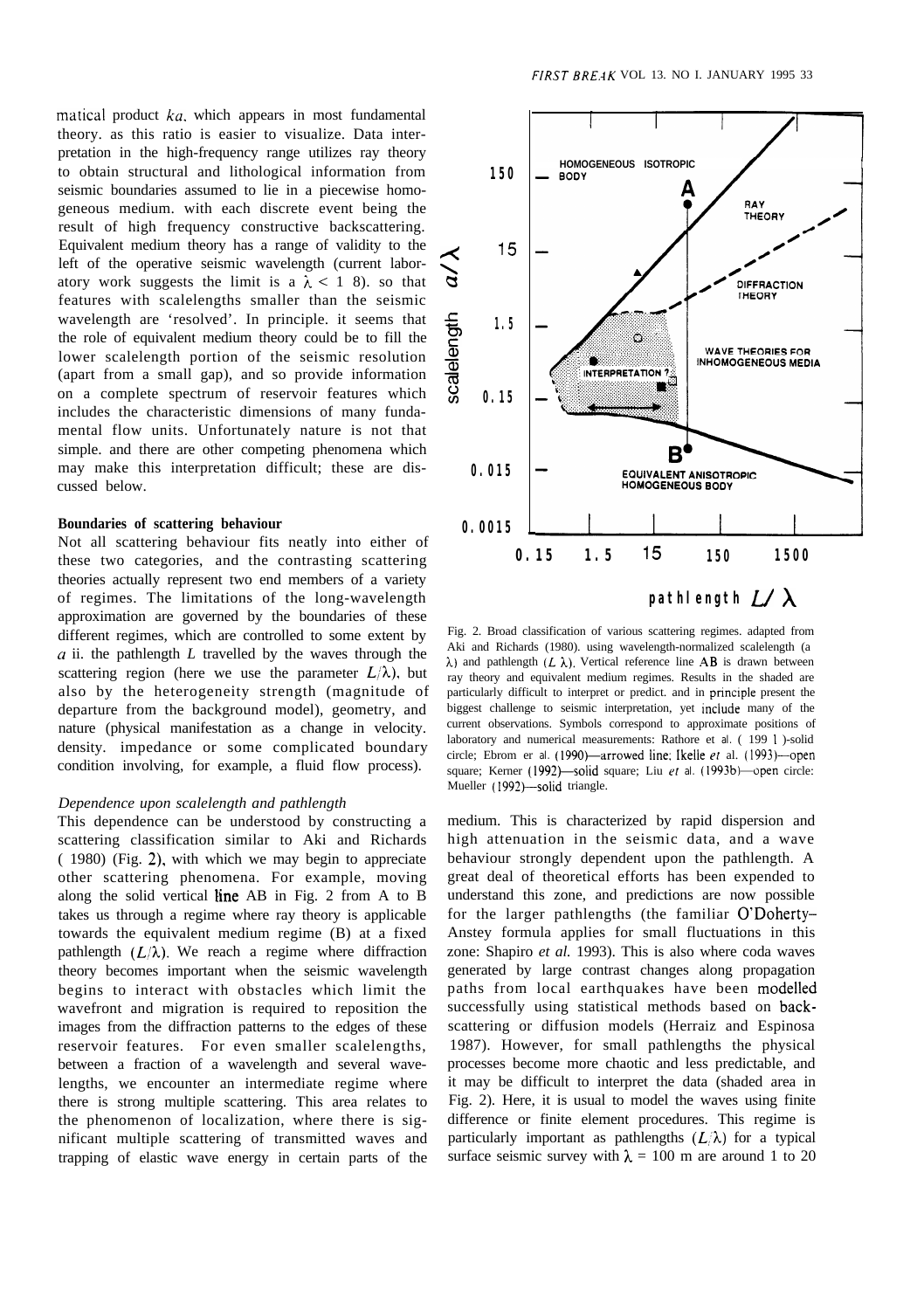$(L = 100-2000 \text{ m})$ . and the scalelengths (a  $\lambda$ ) for the heterogeneities which we believe control fluid flow pathways and access to unrecovered mobile oil are between 0.01 and 10 ( $a = 1-1000$  m).

# *Dependence upon heterogeneitv strength*

The positions of the boundaries of this classification. defining our ability to predict the scattering behaviour using exact mathematical solutions. depend markedly upon the strength of the scatterer. For example, with weak heterogeneities the zone of localization is quite small and predictions  $\lim_{x \to a} y$  be made at both the high and low frequency ends using a suitable pertubation approach such as the popular Born approximation (which violates energy conservation). As the contrast in the heterogeneity diminishes further, the effect of localization decreases and the distinction between geometric ray theory. diffraction, localization and an equivalent medium theory becomes less obvious. A third axis of scattering strength must therefore be imagined in Fig. 2, with the shaded region becoming a conical shape. the tip directed towards progressively weaker scattering strength.

Given the classification in Fig. 2. we see that interpretation using the concept of an equivalent medium now rests upon the positions of the upper and lower boundaries relative to the subsurface heterogeneity imaged at the seismic wavelengths in a particular dataset. and our major concern is the extent and effect of the central zone of localization where the wave behaviour is unpredictable. Another concern, is that our perception of heterogeneity based upon Fig. 1 suggests that all scattering processes may be present simultaneously in a typical seismic dataset generated by a source with a finite bandwidth intersecting these regimes. What apparently looked like an extremely useful concept appears to be wavetype and data specific. Further investigation is required to consider how far the concept may be pushed in actual data before our analysis and interpretation breaks down.

# *Numerical and empirical boundaries for scattering beha viour*

It is interesting to note that some observations have already been made for heterogeneity distributions known to be classified within the localization regime. For example, the laboratory experiment of Rathore *et al.* (1991). whose principal aim was to test different equivalent medium theories, was performed using synthetic sandstones in which were embedded dry discshaped voids of similar size to the source wavelength. Although significant diffraction and dispersion effects were observed. the phase velocities agreed with predictions from equivalent medium theory, with an observed shear-wave birefringence of 11%. The scalelengths, pathlengths, and wavelengths used place this experiment in the shaded are of Fig. 2 (solid circle). Kerner

(1992) also concluded that an equivalent anisotropic medium can still fit first break velocities for 1 D media exhibiting cyclic and transitional layering, with pathlengths *L*  $\lambda$  of 20–40, and scalelengths *a*  $\lambda$  of 1 6 (open square in Fig. 2). There was a strong velocity variation of 23-33%. Ikelle *et al.* ( 1993) show a similar agreement for 2D randomized media with an  $a \lambda$  of 0.2 in the smallest dimension and  $L \lambda$  of 30 (solid square in Fig. 2). These contrast with the controlled laboratory experiment of Ebrom *et al.* (1990) using laminated and fractured synthetic materials. where a threshold scalelength (mean normalized layer thickness) of around  $\lambda$  8 is obtained across pathlengths  $L \lambda$  between 2 and 20 (arrowed line in Fig. 2) for phase velocities. This experiment is close to our predicted boundary between strong scattering and equivalent medium regimes. The onset of the limiting conditions in these experiments could be observed as a noticeable increase in the dispersion and associated attenuation, although it must be noted that this behaviour is also highly dependent upon the constituent materials.

Further evidence has come from observational studies from VSP and surface seismics. Velocity and polarization variations of the leading shear-waves in field observations from a shallow reverse VSP (Liu *et al.* 1993a) with an  $L/\lambda$  of 10 have shown remarkable agreement with equivalent medium theory, in spite of evidence of an intermediate-scale fracture system  $(a, \lambda = 1)$  (open circle in Fig. 2). Dimming of reflected shear-wave amplitudes in shear-wave sections  $(L/\lambda = 10)$  from large fractures in the Austin Chalk  $(a/h = 10)$  have been successfully interpreted by Mueller ( 1992) using equivalent medium theory (solid triangle in Fig. 2). There also appears to be an ever increasing body of observational evidence from exploration and earthquake seismology to support polarization alignments for the leading shearwave (and partial support for time delays between split shear-waves) which may be interpreted by a simple anisotropic equivalent medium. This appears to occur for a wide variety of geological scenarios and geographical locations (Crampin and Love11 1991), even though there are a vast range of different scalelengths and types of heterogeneity.

All of the above results suggest that even when the long-wavelength limit has quite clearly been violated, there are some circumstances where the dynamic and kinematic parameters of the wavefield may still relate to some equivalent medium, except perhaps for obvious pathological cases. This does not necessarily imply that the different measurements from the wavefield such as velocities, polarizations, and time delays, which are dependent on different properties of the wavefield and take different averages of the medium, relate to the *same* equivalent anisotropic models, and this may not be the case in complicated structures. The relationship may bear some similarity to what is presently being uncovered regarding resolution using standard seismic inter-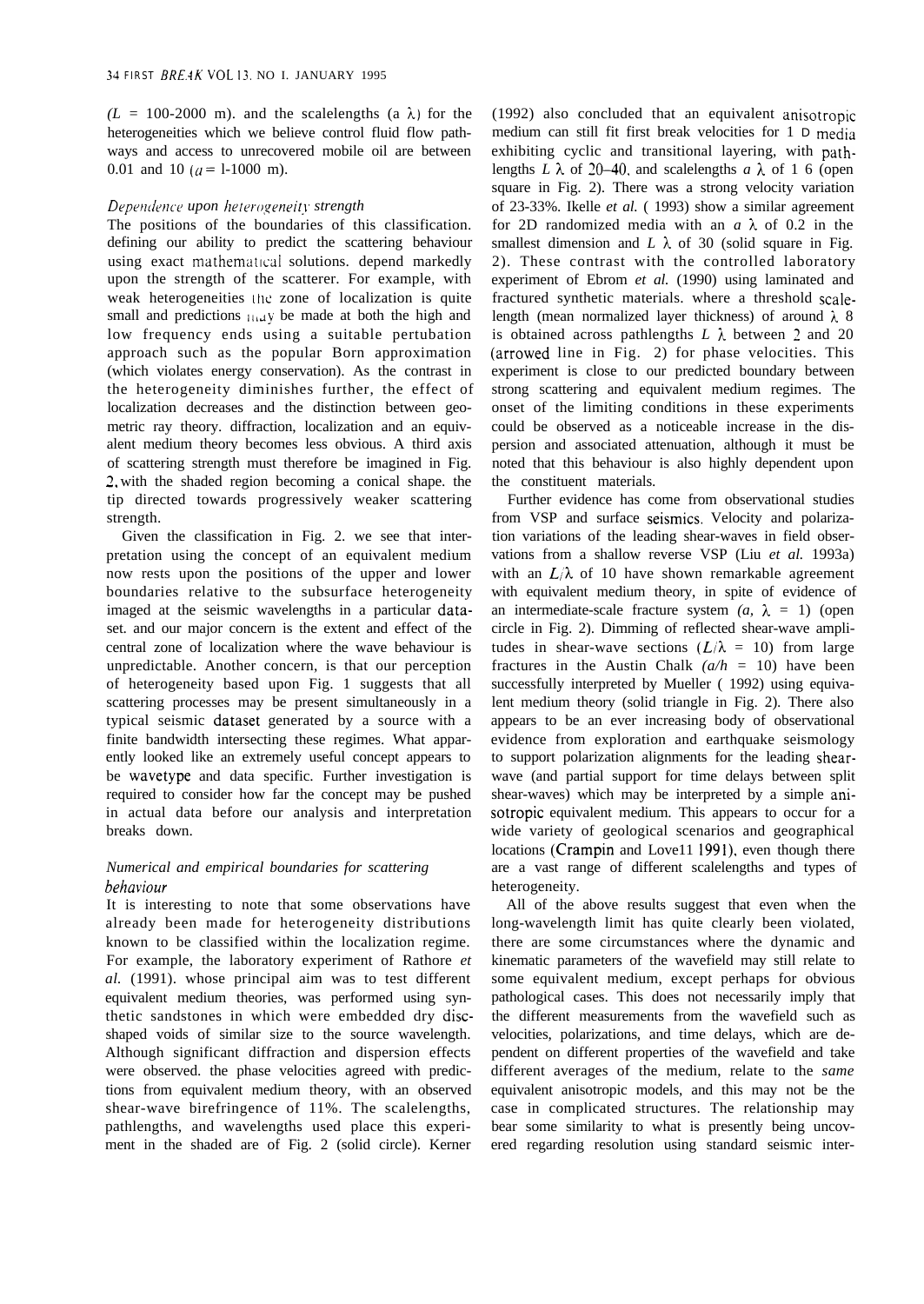pretation (Jannane et *al.* 1989). The above observations highlight a dependence on the *nature* of the heterogeneity, and a requirement to model more exactly the seismic interaction with realistic geological and petrophysical conditions. The effect of the nature of the heterogeneities on the boundaries of Fig. 2 has not yet been fully explored and remains an area for future research development. However. given the above observations on face value it does seem potentially possible to use equivalent medium theory to resolve some of the reservoir features we initially thought unresolvable with seismic data. Before we can be fully prepared to address this finding in the context of this paper. we must also consider another pressing problem: out of the spectrum of possible candidates in Fig. 1. what set of heterogeneities do the seismics image. and consequently will these images be of ultimate value?

# **Composite seismic response**

For a typical seismic dataset with a source generating a range of wavelengths, the wavefield will interact with the various reservoir-dependent heterogeneity distributions in Fig. 1, and the data will represent a mixture of the scattering regimes. As heterogeneities from smaller scales are larger in number they may contribute as much to the data as a smaller number of large-scale features. and so with a large number of potential candidates. what feature, if any. dominates the effective medium response? Clearly. two influential parameters are the scattering strength of the individual scatterers and the particular wavetype analysed. For example, with compressional waves, dry open fractures dominate over those with a water, oil or cement fill, or for shearwaves the directional scattering is more distinctive for thin fracture asperities than those with a larger effective aspect ratio. The multicomponent seismic response of each geometric group of heterogeneities may thus be different. This. and other results, are particularly important in interpreting the multicomponent seismic response. as not all reservoir features can be satisfactorily correlated to productivity. For example. in a fracture-controlled reservoir some fractures may be sealed by diagenetic mineralisation, and others may divert a flood from its planned course or provide channels for early breakthrough. The composite seismic response must also depend upon the way each class of heterogeneity such as pores. fractures. and facies units are organized within the medium. There is growing evidence of a fractal distribution for some aspects of the fault system (Yielding et *al.* 1992). However. as the spatial distribution of small-scale features must be constrained to some extent by the distribution of larger scale features. the reservoir could be organized into groups of entities determined by the largest physical scalelength downwards. There is some evidence to support a subdivision into a number of isolated fractal families (D. Schwartz. personal communication) or geological subunits with a progressive sequence of characteristic scalelengths (Brodov and Mushin 1985). With a large number of different candidates. we are left wondering how the various scattering processes combine. and what do seismics really tell us'?

The work of Liu et *al.* ( 1993b) gives some indication of how we should visualize combinations of different heterogeneity sets. They conclude that for observations of the shear-wave transmission response along raypaths inside a cone of angles within  $36<sup>3</sup>$  of the vertical. a biplanar microcrack  $(a/\lambda \leq 1)$  model is similar to a monoplanar microcrack system. except when the two strike directions are orthogonal. The composite monoplanar microcrack system possesses a crack density weighted-mean of the individual crack strikes. and an additive crack density. So. with only a finite range of ray directions sampling the anisotropic behaviour. one may actually fail to observe the added behavioural complexity of other model combinations or attribute the fiuctuations to noise. It follows that the seismic response of arbitrarily aligned heterogeneities may be seismically difficult to distinguish from a single aligned distribution for many of our standard seismic acquisition configurations, and may be satisfactorily fit by a monoplanar crack model. This may explain, in part. why considering the vast numbers and variety of heterogeneities which are potential candidates for dominating the scattering. it is surprising that the effective seismic response appears to fit, in general, by a single effective medium with a hexagonally symmetric anisotropy. This observation does not imply or exclude a physical model of this simplicity, but simply that an effective anisotropy of this form is suitably close to the measured characteristics of the seismic wavefield so that the distinction cannot be made. The concept of a simple anisotropic system as a fundamental building block for the effective seismic response of a medium containing many different heterogeneities is of considerable value to data processing and interpretation, but does not help address the pressing issue of how best to image those reservoir features which determine fluid-flow behaviour and establish links to productivity. So how can we use the equivalent medium concept to our advantage and what generic rules are available to help us during interpretation?

At present. we can achieve results through a judicious selection of appropriate data, where particular subsurface features are known to clearly dominate. One recent success of this strategy, mentioned above, is the detection of fracture swarms known to exist in the Austin Chalk in Texas. using the dimming of relative shearwave amplitudes (Mueller 1992). Here. a direct correlation can be made between the anisotropic shear-wave behaviour and natural fracture distributions which control fluid storage and mobility. This approach has been successful in targeting horizontal wells. Another approach is to use anisotropic analyses in combination with standard 3D reservoir seismics (Davis *et al. 1993)*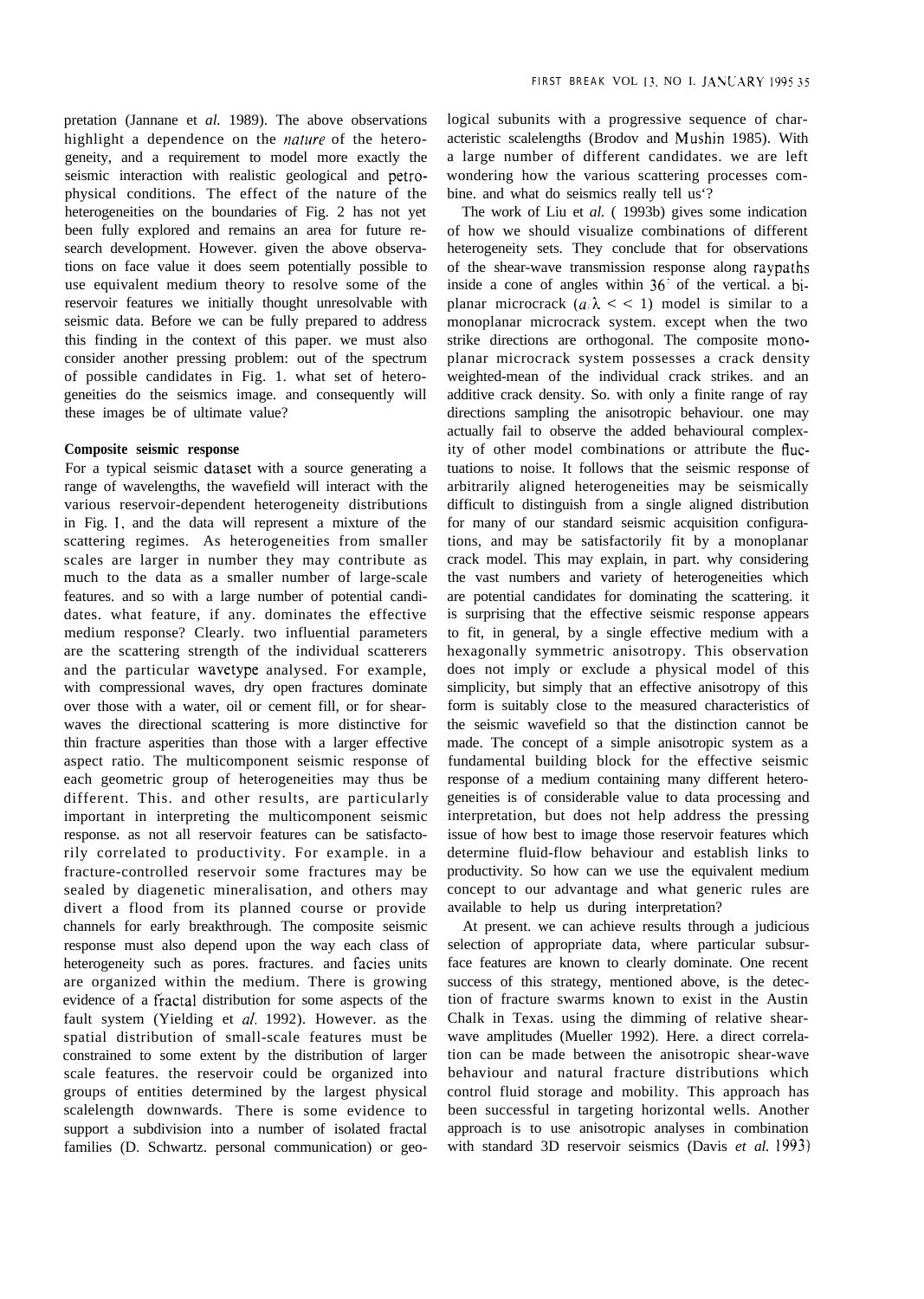to provide an integrated and structurally constrained multicomponent interpretation. Other successes from VSP experiments have been noted by Crampin and Love11 (1991). However. if the anisotropic equivalent medium concept is to be of more general value, it may be necessary to design suitable experiments to properly 'tune in' to the distributions of interest using appropriate raypath directions. pathlengths. and frequencies. to image a desired group of heterogeneities. If such designs are to be successful. it is essential that the detailed statistical character of the heterogeneity population be calibrated. This must be achieved using geophysical and engineering measurements in the borehole, and surveillance for temporal variations of the anisotropic behaviour in cross-well experiments, necessitating a stronger cooperation between geophysicists. geologists and reservoir engineers. To design surveys for enhanced resolution of reservoir features, there is still a requirement for pushing the limits of downhole source and receiver technology to higher and higher frequencies for better definition, but the equivalent medium concept demonstrates that there is now also an argument in favour of lower frequency seismic measurement to corroborate structural information from robust images interpreted by ray theory. Such integrated experiments may help to achieve an answer to the open question regarding which wavefield characteristic is most indicative of the reservoir properties which govern the fluid flow structure, and how can we make best use of seismic anisotropy for reservoir characterization.

### **Conclusions**

## *HON. can anisotropy help?*

The concept of an equivalent medium for the seismic scattering process acts as a seismic pseudofunction for reservoir complexity. It is a valuable concept for maintaining a high level of description for the internal geological structure on a wide variety of scales of interest to the reservoir engineer and is of immediate value in providing:

**<sup>1</sup>** a powerful image of heterogeneity distributions with some degree of alignment, which are known to dominate the seismic data, through inversion of the appropriate seismic wave properties for an anisotropic equivalent medium: and

2 a suitable mathematical framework for the modelling, processing and analysis of the seismic wavefield in complicated heterogeneous reservoirs.

Whilst it is generally true that not all heterogeneity scalelengths are suitable for treatment by equivalent medium theory (strictly long wavelengths) and seismic measurements may be complicated by intermediate-scale features close to a wavelength, particularly small pathlengths, the range of applicability for this approach may not be as restrictive as we initially described. A number of laboratory, field and numerical studies performed over the past few years indicate that this concept may be pushed beyond its mathematical upper limit as perceived by interpretation of basic velocity and polarization measurements along specific propagation directions. These observations do give hope that. as with many areas of seismology, a simple theory can make useful predictions. even though the underlying mathematical assumptions are not rigorously satisfied. They further suggest that it may be possible to simulate the scattering processes over all scales by overlapping fundamental combinational units. with different weightings for wave characteristics such as first break. velocity. polarization. attenuation and dispersion. perhaps by a group theory such as that of Schoenberg and Muir ( 1989).

# *Frr ture directions*

Although geological. geophysical. and engineering measurement technologies span much of the production scale, from 1 cm resolution in well logs to 10 m lateral and vertical resolution in 3D seismic surveys. predictions away from the borehole must be made using surface seismic data with limited resolution. One major problem is in relating scales from these various measurements and what is required is a consistent theory to unite these scales, providing a more effective extrapolation of borehole measurements. The anisotropic equivalent medium may help to relate the measurements from one scale to another if the relationship between the scalelength distribution (and hence anisotropic elastic constants), operative seismic frequency and the fundamental wavefield measurements can be properly defined. Significant progress has already been made in this direction, with the development of an analytic framework suitable for all scalelengths and large pathlengths in 1D media (e.g. Shapiro et *al.* 1993). Future simulations of realistic geological expressions by an equivalent medium are no doubt possible as the introduction of complex and frequency-dependent elastic constants make the anisotropic model very versatile. Until then. anisotropy remains an invaluable aid for estimating fracture details, processing seismic waves propagating through heterogeneous media, and a useful tool for simplifying complexity whilst not missing out on all the information. It has considerable untapped potential. and is still under-exploited in reservoir characterization.

# **Acknowledgements**

This work is supported by the Edinburgh Anisotropy Project (EAP), and the Natural Environment Research Council. and is published with the approval of the sponsors of EAP and the Director of the British Geological Survey (NERC). I thank John McDonald and Noel Tyler for awakening my interests in the potential of 3D reservoir characterization and providing an excellent practical perspective of reservoir heterogeneity in their 1993 Allied Geophysical Laboratories Short course presented at Oxford. I also thank John Queen of